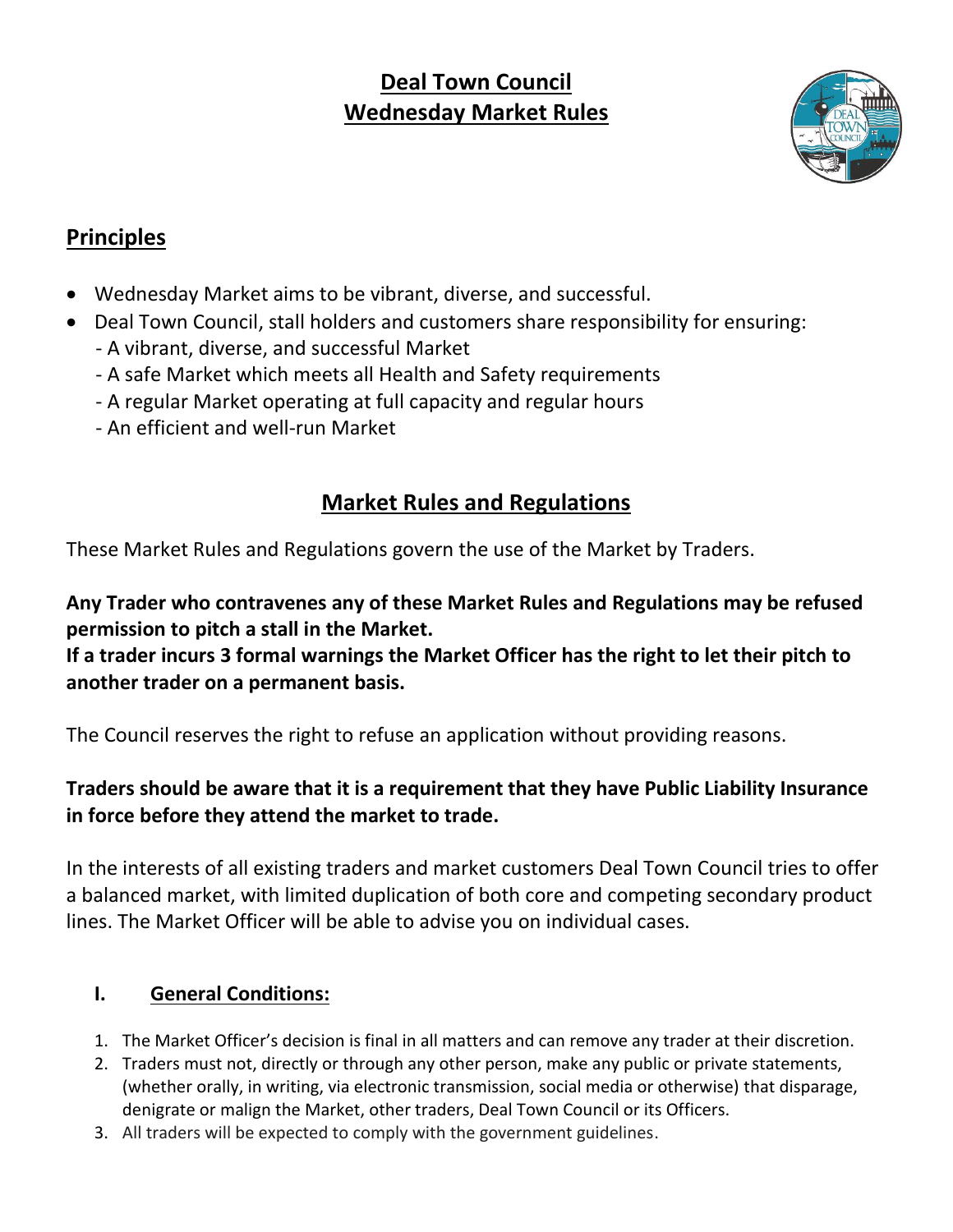- 4. Traders must ensure that during trading hours pitches are staffed, presentable and in keeping with the market at all times. Unattended stalls are NOT ALLOWED on the Market unless in special circumstances that has been agreed in advance with the Market Officer.
- 5. All traders must pay DTC in advance for their pitch weekly by Monday midday via electronic transfer.
- 6. Refunds may only be given at the discretion of the Town Clerk in exceptional circumstances.
- 7. The Market Officer will allocate the location of stalls; his decision is final.
- 8. Proof of public liability cover must be seen by the market officer (insurance certificate), a food hygiene certificate (where applicable).
- 9. Deal Town Council are not responsible for any losses or damages incurred by traders.
- 10. Traders cannot sub-let their pitches.
- 11. Smoking or vaping within the undercroft or near market stalls is strictly prohibited.
- 12. For the avoidance of doubt, it is the Trader's responsibility to know and implement all current laws and regulations relating to their trading.
- **13.** Tables will be provided by Deal Town Council, **traders cannot bring their own tables, but can provide their own chairs.**
- 14. Pitches are not transferable between traders.

#### **II. Eligible Goods:**

- 1. Traders must only sell goods or services for which they have permission from Deal Town Council as specified in their application form.
- 2. On application traders may be asked by the Market Officer to supply additional description and/or photographs of the goods intended for sale.
- 3. Any additions/amendments to your stall must be made known to the Market Officer and a new application form will be reissued to sign.
- 4. The Market Officer will ask for any un-authorized goods to be removed from sale and display.
- 5. Deal Town Council do not allow the sale of guns, crossbows, axes, swords or knives. The sale of pets, fireworks and counterfeit goods is illegal.
- 6. All sexually explicit or pornographic items, including DVDs, magazines or any other material is strictly prohibited.

## **III. Trading Regulations:**

- 1. It is the responsibility of all Traders to acquaint themselves with the Trading Regulation(s) regarding their own specialist area and abide by them.
- 2. Traders must ensure that they comply with all relevant legislation regarding the employment of minors.
- 3. Traders must ensure that all public/environmental, Health and Safety Regulations are always observed. Any accident caused through failure to observe statutory requirement or negligence is the responsibility of the Trader.
- 4. Any sale by auction, canvassing, market research or personal questionnaire or any stall advertising or promoting a political organisation/agenda is expressly prohibited.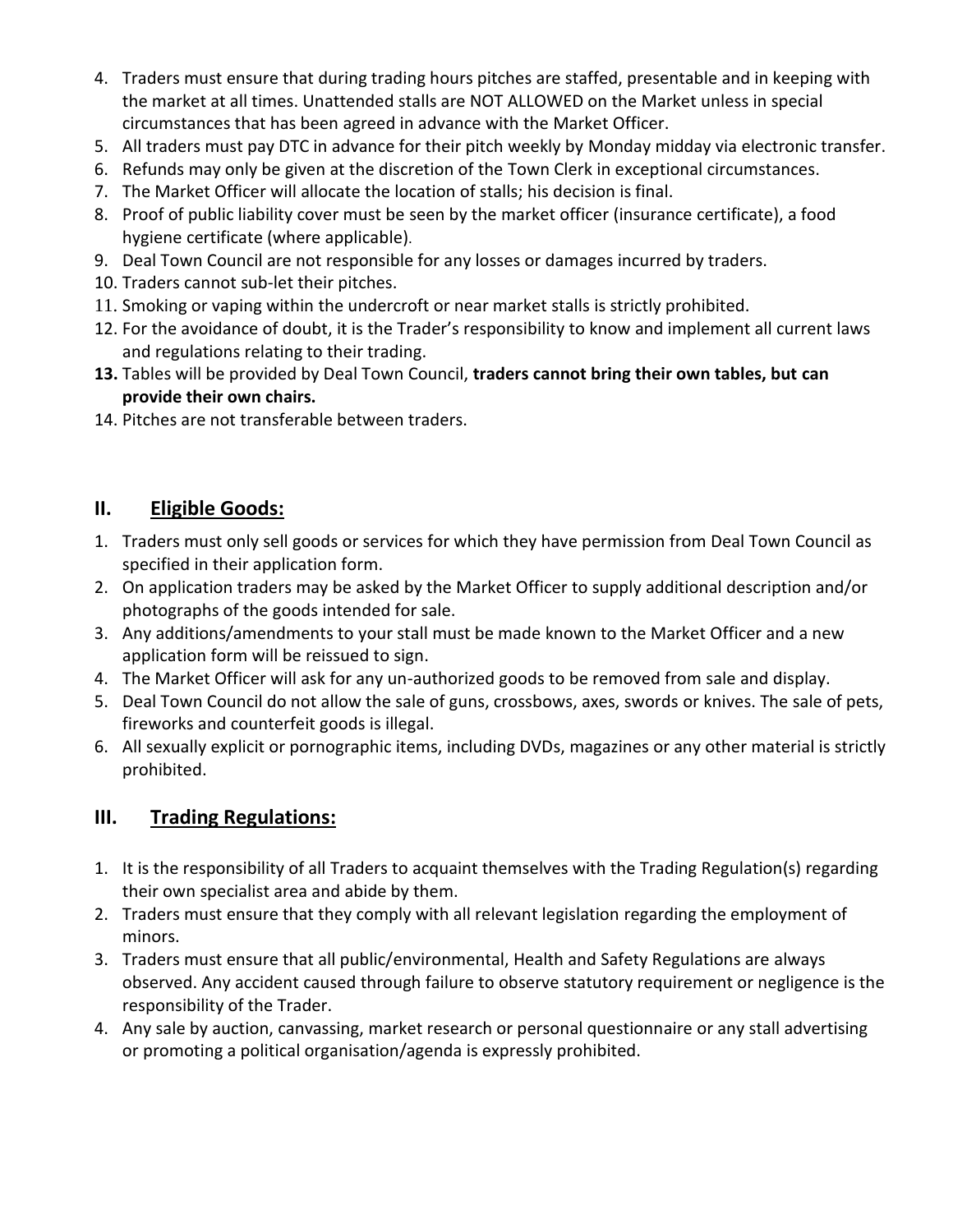## **IV. Health & Safety:**

- 1. All goods/products must be displayed within their allocated pitch.
- 2. All stallholders must report accidents and injuries to the Market Officer who will keep a record.
- 3. The market officer will be present onsite all day. Any problems traders should find one of the staff situated in the Town Hall.

## V. **The Employment of Young Persons:**

- 1. Traders are required to comply with the provisions of any law relating to the employment of young children.
- 2. Traders must take full responsibility for their children present on the market site.

## **VI. Sale of Fresh Food:**

- 1. All stallholders must comply with current Trading Standards and Environmental Health requirements and agree to comply with the recommendations made by Environmental Health Officers as to food processing, storage, handling and display.
- 2. **The Trader's latest Food Hygiene inspection report and premises rating must be provided and shown on the stall at all times whilst trading**.
- 3. All fresh foods must be stored and displayed in accordance with current food hygiene regulations and all edible goods including greengrocery must be stored, displayed and sold at least 18 inches (0.5 metres) from the ground to protect all foodstuffs from the risk of contamination.
- 4. Handwashing or washing equipment required must be always available at the stall during trading.

## **VII. Refuse:**

All Traders must always keep the stall/unit/pitch and the area immediately around it clean and free from litter both during and at the close of the day's trading. Refuse must be disposed of in a safe manner and taken away with them. **Failure to leave the site clean will incur a formal warning.**

#### **VIII. Behaviour:**

Responsibility for the adherence to the rules and for the behaviour of any person employed or manning a stall remains with the person to whom pitch was allocated.

Traders must ensure that they, or any person working for them, does nothing which in the opinion of the Market Officer is a nuisance or annoyance to members of the public, fellow traders or detrimental to the efficient operation of the Market.

The following misconducts are not acceptable:

- Dishonesty
- Under the influence of alcohol or illegal substances
- Verbal abuse, use of foul or abusive language, harassment, intimidation and discrimination or bullying.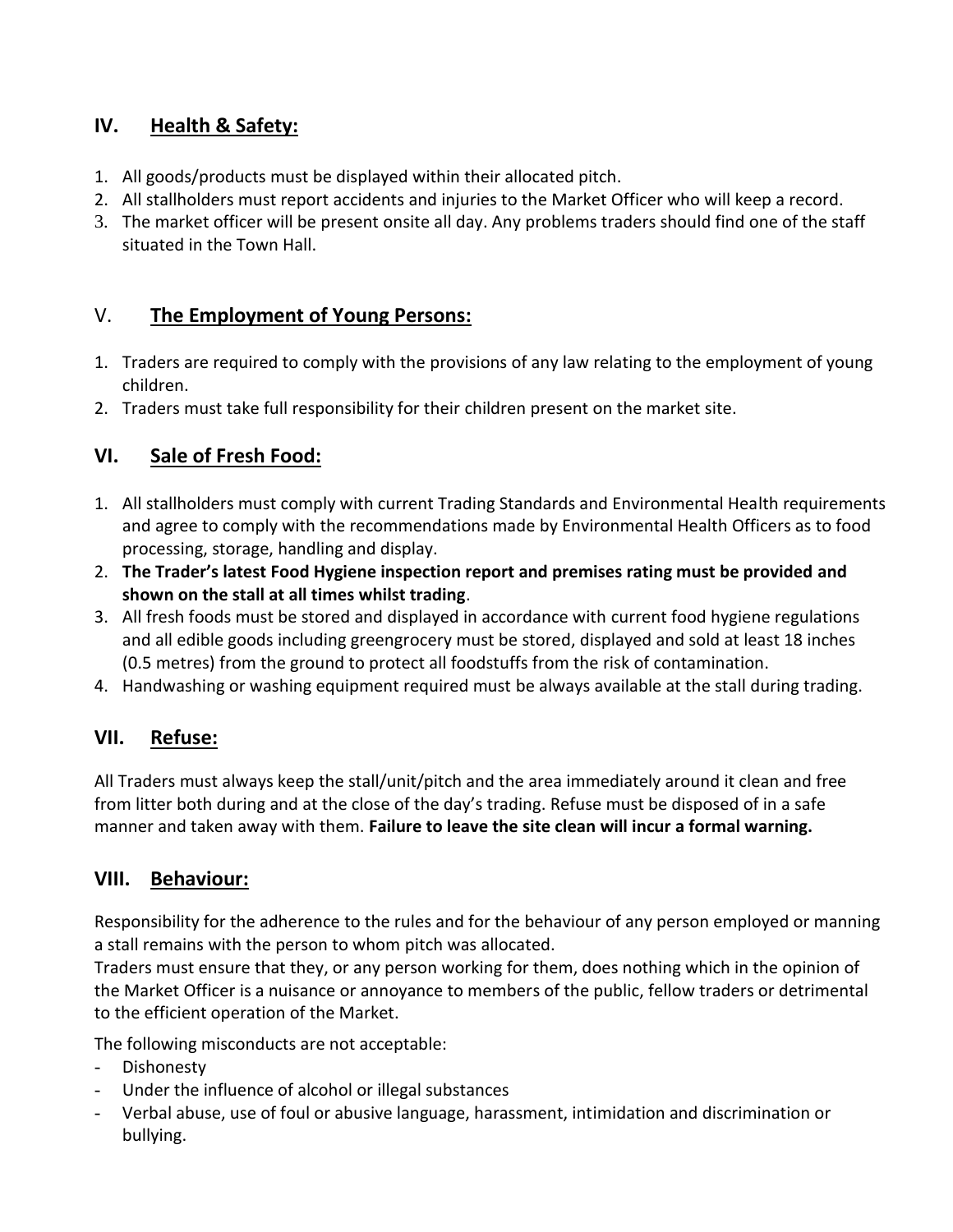- Assaulting a member of public, Council staff or another trader
- Bringing the Council or the market into disrepute
- Failure to comply with the requirement of food regulations.

No Hawking. Goods must not be sold outside of the pitch area. Mock auctions are not permitted.

Stallholders and any person employed to work on their stall must be dressed appropriately whilst trading on the market. Specifically, tops must be always worn.

#### **IX. Sickness and Absence:**

In cases of absence, responsibility for the adherence to the rules and for the behaviour of any person temporarily manning a stall remains with the person to whom the permission was allocated.

**All Traders must give notice of any intended absence from the Market by email (chris.hobbseast@deal.gov.uk) or ringing the Market Mobile (07877806870) or by leaving a message before midday on the Monday before.**

**If a Trader does not make the Market Officer aware of any absences for any reason by midday on the Monday before, the Market Officer has the right to allocate their pitch to another trader for that week. If traders do not make the Market Officer aware on 2 consecutive weeks, the Market Officer has the right to allocate their pitch on a permanent basis.**

Any trader that has more than 4 consecutive weeks off from the market will be asked to move to the casual waiting list and their regular pitch let to a trader who can attend on a regular basis. If exceptional circumstances exist, the Market Officer in conjunction with the RFO can override this rule.

#### **X. Trading times:**

- **1.** The Market shall be held on every Wednesday except for when Christmas Day, Boxing Day or New Year Day falls on a Wednesday.
- **2.** In exceptional circumstances the Council reserves the right to cancel the market.
- **3.** Trading hours during which the Market will be open for trading shall be: 09:00 13:00.
- **4.** The setting up hours during which stalls may be erected shall be: 08:00 09:00 and shall be dismantled between 13:00 – 14:00.
- **5.** All stalls shall be wholly packed away before 14:00.
- **6.** Traders must not leave the Market before 13:00 unless prior permission has been given by the Market Officer.
- **7.** The Market Officer may at any time, at his absolute discretion, alter the layout of the Market. The Market Officer may also close the Market in the case of danger or emergency. The decision of the Market Officer as to what constitutes danger or emergency shall be final. In the event of such action Deal Town Council shall not be liable for any loss sustained by the Trader directly or indirectly.

#### **XI. Market Fees:**

**The price is £15 for a 6ft table. (With a maximum of 1 table per trader)**